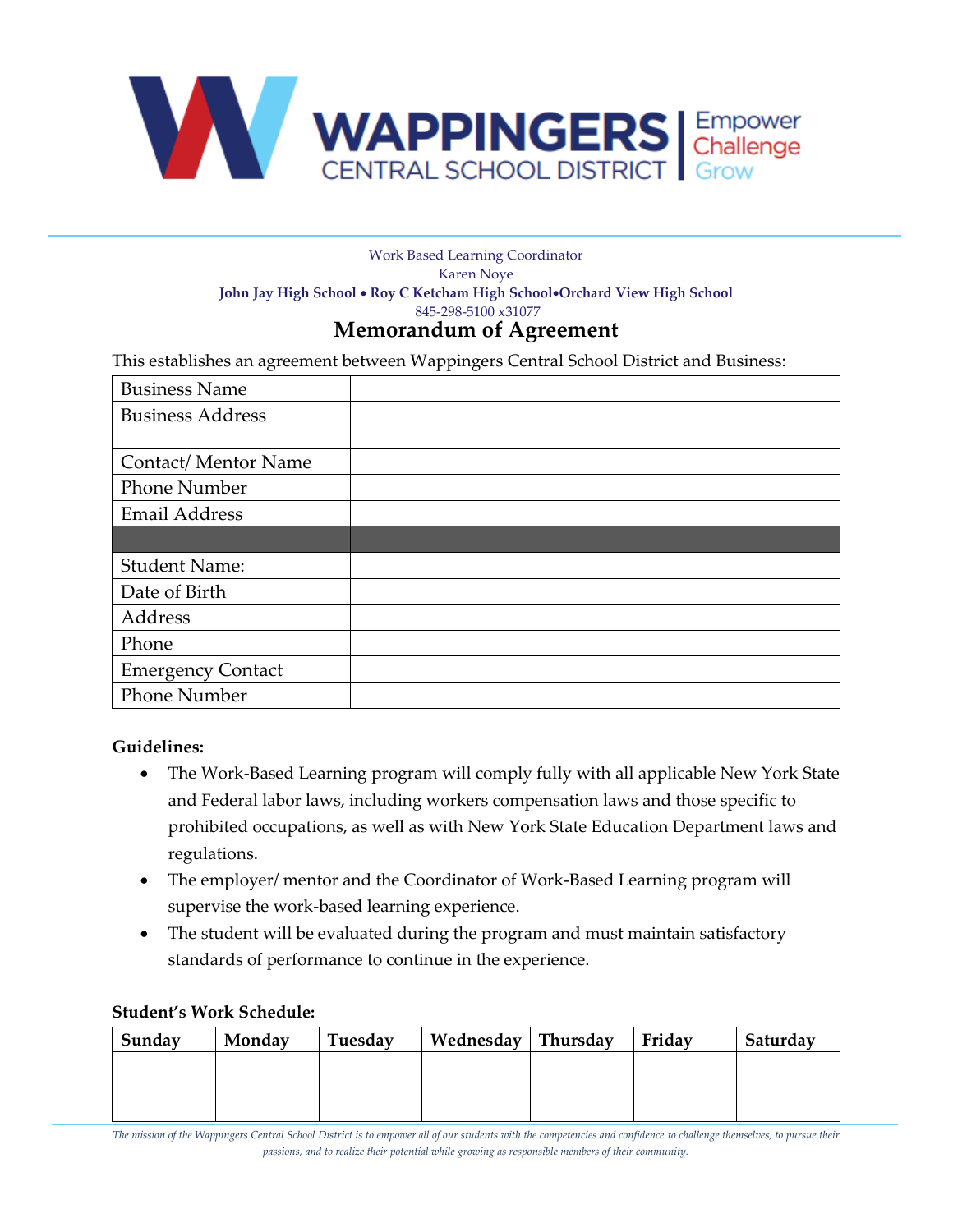

# **Responsibilities**

#### **Employer:**

- Appropriate general safety instruction for each job station will be provided.
- An on-the-job mentor will be identified and assigned to the student for the duration of the experience.
- This program will comply with all Federal and State Labor Department and New York State Education Department laws/regulations**. In the event the student may be working in a New York State Department of Labor (NYSDOL) deemed hazardous location and/or a prohibitive occupation all parties will comply with current USDOL, NYSDOL and NYSED regulations.**
- The employer acknowledges that the New York State Workers Compensation Board Employers' Handbook <http://www.wcb.ny.gov/content/main/Employers/EmployerHandbook.pdf> (May, 2010 edition), at page 42, states the following about workers compensation coverage for student interns:

Student interns are individuals that are providing services to gain work experience. An unpaid student intern providing services to a for-profit business, a nonprofit or a government entity is generally considered to be an employee of that organization and should be covered under that organization's workers' compensation insurance policy. Workers' Compensation Law Judges have ruled that the training received by student interns constitutes compensation (even though the student interns may not be receiving actual "cash payments" for their efforts).

Exception: Please note that student interns (paid or unpaid) providing non-manual services to a religious, charitable or educational institution (covered under Section  $501(c)(3)$  of the IRS tax code) are exempt from mandatory coverage (but can also be covered voluntarily). [Manual labor includes but is not limited to such tasks as filing; carrying materials such as pamphlets, binders, or books; cleaning such as dusting or vacuuming; playing musical instruments; moving furniture; shoveling snow; mowing lawns; and construction of any sort.]

Naturally, a paid student intern providing services to a for-profit business, a nonprofit (other than a nonprofit that is covered under Section  $501(c)(3)$  of the IRS tax code) or a government entity should be covered under that organization's worker's compensation insurance policy.

- Students will be accepted into this program and otherwise treated without regard to age, color, religion, creed, disability, marital status, national origin, race, gender or sexual orientation.
- The work based learning program/experience will comply fully with **ALL** of the following criteria points, which are outlined in the United States Department of Labor's Employment Relationships Under the Fair Labor Standards Act—

Whether trainees or students are employees of an employer under the Fair Labor Standards Act will depend upon all of the circumstances surrounding their activities on the premises of the employer. If **ALL** of the following criteria apply, the trainees or students are **NOT** considered employees within the meaning of the Act:

> a. the training, even though it includes actual operation in the facilities of the employer, is similar to that which would be given in a vocational school;

b. the training is for the benefit of the trainees or students;

c. the trainees or students **DO NOT DISPLACE** regular employees, but work under their close observation;

d. the employer that provides the training **DERIVES NO IMMEDIATE ADVANTAGE** from the activities of the trainees, and on occasion, his operations may actually be impeded; the trainees or students are not necessarily entitled to a job at the conclusion of the training period; and

e. the employer and the trainees or students understand that the trainees or students are not entitled to wages for the time spent in the extended classroom (in the case of an unpaid WBL experience).

*The mission of the Wappingers Central School District is to empower all of our students with the competencies and confidence to challenge themselves, to pursue their passions, and to realize their potential while growing as responsible members of their community.*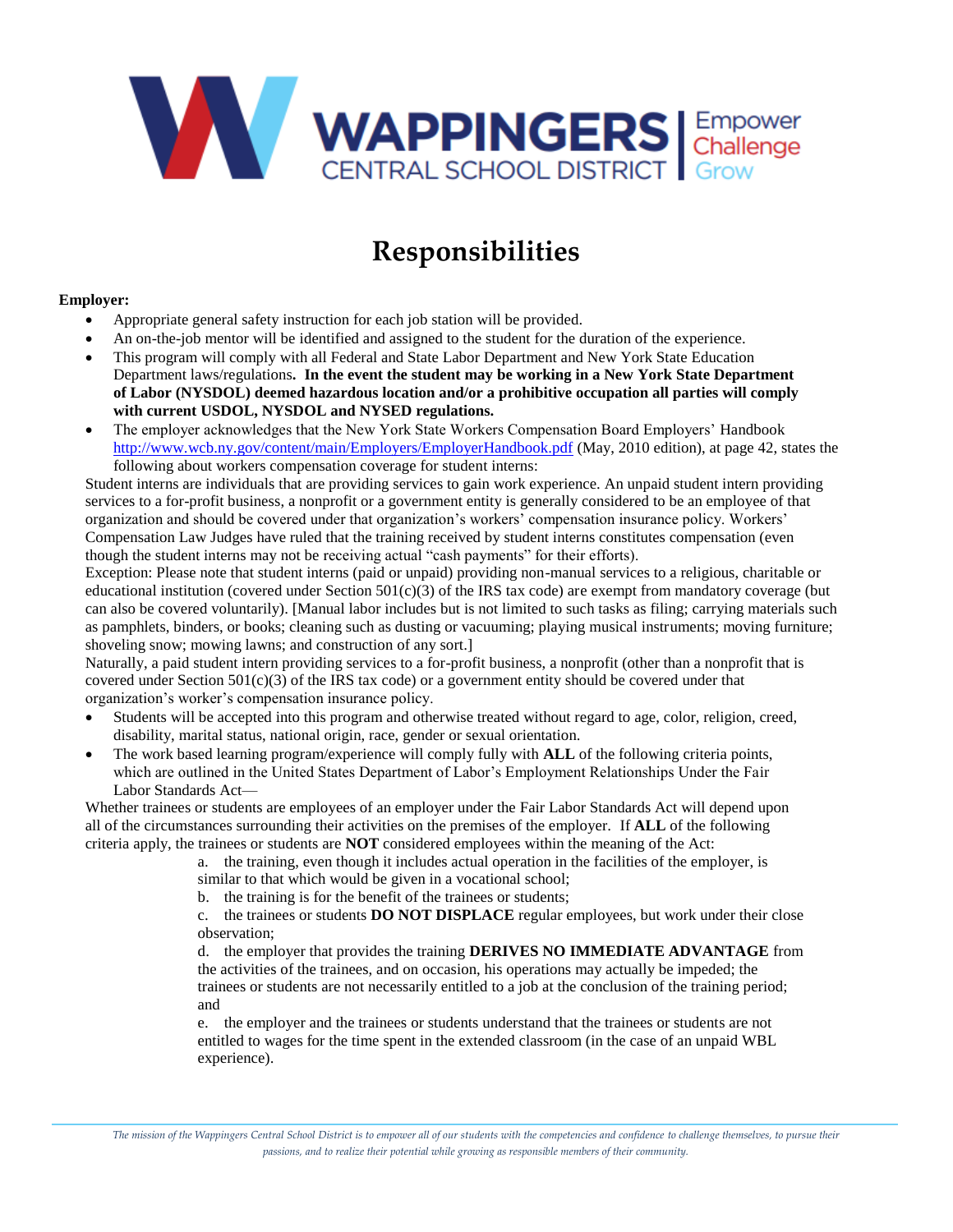

### **School and student:**

- The work based learning program will be supervised by a Certified Coordinator of Work Based Learning for Career Development.
- The student must abide by all regulations set forth by participating business. Failure to do so can cause immediate removal from the site or the participating business (i.e., dress code, behavior).
- The student is representing the School District/BOCES in the community, therefore we expect him/her to act and behave appropriately according to the expectations of the company.
- The student will be expected to attend the work site daily, as per schedule. The student must inform the employer/mentor and the school's Main Office classroom teacher by telephone of all unexpected absences from the worksite during his/her off-campus experience.
- The student must keep a Daily Journal, according to criteria developed by the coordinator and the instructor, for the WBL experience. The student will be evaluated during the program, and must maintain satisfactory standards of performance to continue in the experience.

## **Signatures of Agreement:**

| <b>Student Signature</b>         | Date |
|----------------------------------|------|
| Mentor/Supervisor Signature      | Date |
| Parent Signature                 | Date |
| <b>WBL Coordinator Signature</b> | Date |
| Principal Signature              | Date |

The Wappingers Central School District does not discriminate on the basis of race, color, national origin, sex, disability or age in its programs and activities. The compliance officer is Dr. Dwight Bonk and is available at the Wappingers Central School District, 25 Corporate Park Drive, Hopewell Junction NY 12533 845-298-5000. Email: Dwight.Bonk@wcsdny.org

*The mission of the Wappingers Central School District is to empower all of our students with the competencies and confidence to challenge themselves, to pursue their passions, and to realize their potential while growing as responsible members of their community.*